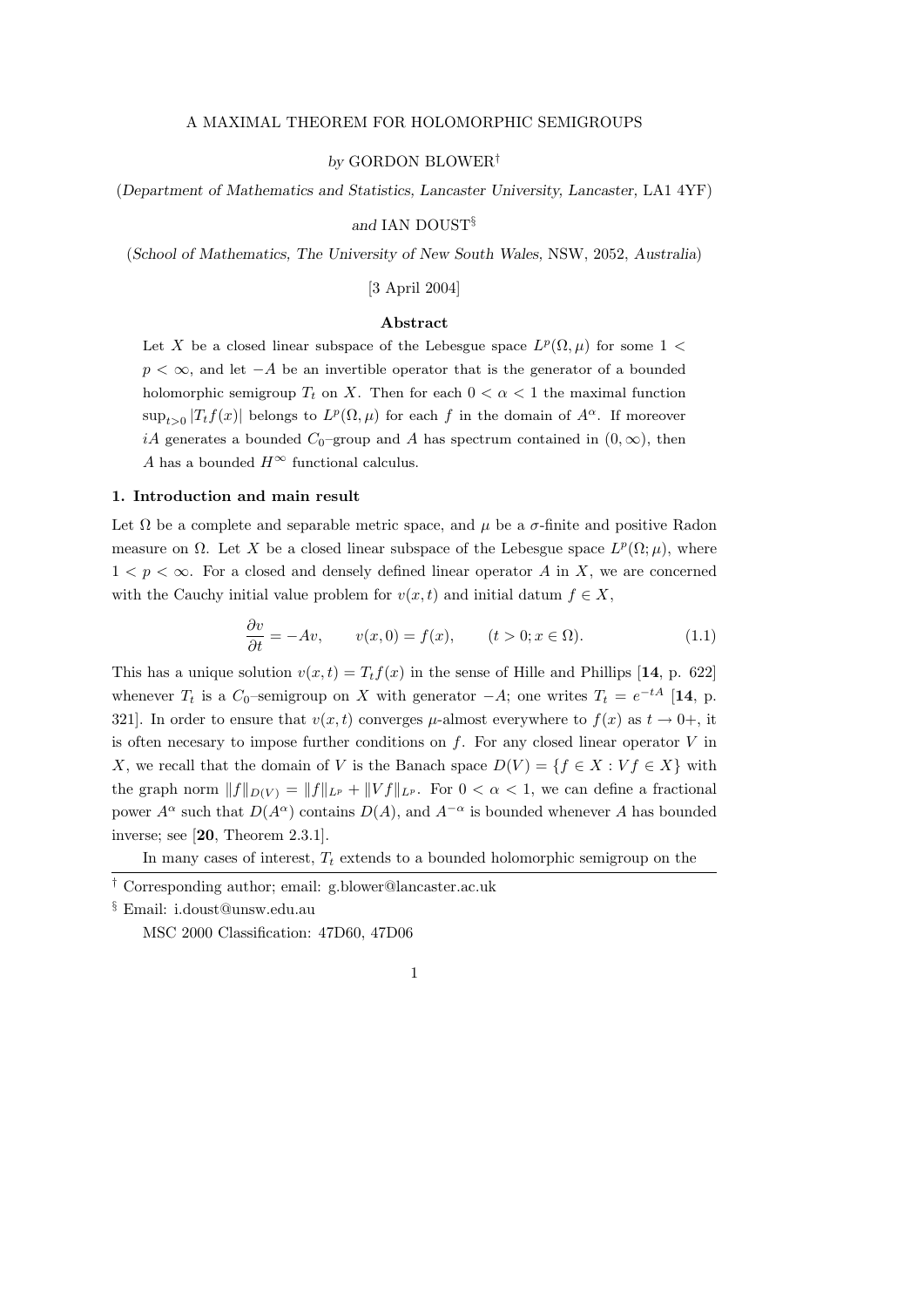sector  $\Sigma_{\theta} = \{z \in \mathbb{C} \setminus \{0\} : |\arg z| < \theta\}$  for some  $\theta$  with  $0 < \theta \leq \pi/2$ . We write  $\arg \lambda$  for the principal value of the argument.

A bounded holomorphic semigroup [12, p. 59] on  $\Sigma_{\theta}$  is a family of bounded linear operators  $T_z$  on X for each  $z \in \Sigma_{\theta}$ , that satisfies:-

- (i)  $T_zT_\zeta = T_{z+\zeta}$  for all  $z,\zeta \in \Sigma_\theta;$
- (ii) for each  $\theta'$  with  $0 \leq \theta' < \theta$  there exists  $K(\theta')$  such that  $||T_z|| \leq K(\theta')$  for all  $z \in \bar{\Sigma}_{\theta'}$ ;
- (iii)  $T_z$  is a holomorphic function of  $z \in \Sigma_{\theta}$ ;
- (iv)  $T_z f \to f$  for each  $f \in X$  as  $z \to 0$  with  $z \in \Sigma_{\theta}$ .

THEOREM 1.1. Suppose that  $-A$  generates a bounded holomorphic semigroup  $T_z = e^{-zA}$ on  $\Sigma_{\theta}$  for some  $\theta$  with  $0 < \theta \leq \pi/2$ . Suppose further that A is invertible and that  $0 < \alpha < 1$ . Then for each  $f \in D(A^{\alpha})$  the maximal function  $M(f(x)) = \sup_{0 \leq t \leq \infty} |T_t f(x)|$ belongs to  $L^p(\Omega;\mu)$ ; further, there exists  $K(A,\alpha,p)$  independent of f such that

$$
\int_{\Omega} M(f(x))^p \mu(dx) \le K(A, \alpha, p) \int_{\Omega} (|A^{\alpha} f(x)|^p + |A^{-\alpha} f(x)|^p) \mu(dx). \tag{1.2}
$$

If  $-A$  is the generator of a bounded holomorphic semigoup, then for each  $s > 0$  the operator  $-(sI + A)$  is invertible and also generates a bounded holomorphic semigroup; so the invertibility assumption in Theorem 1.1 does not restrict the usefulness of the result.

In many examples there is a dense subspace Y of smooth functions such that  $T_t f(x) \to$  $f(x)$  as  $t \to 0^+$  holds  $\mu$ -almost everywhere for  $f \in Y$ . One can then use the Theorem to show by approximation that almost everywhere convergence holds for all  $f \in D(A^{-\alpha}) \cap$  $D(A^{\alpha})$ . The hypotheses are easy to verify in applications. Whereas we do not claim that the result is optimal in any particular case, it covers cases outwith the scope of the special results of Stein [18, p. 65] for symmetric diffusion semigroups and the results that require growth conditions on the imaginary powers  $A^{iu}$  as in [9,5,6].

The proof of Theorem 1.1 depends upon a functional calculus argument which we present in section 2. This was suggested by the  $H^{\infty}$  functional calculus of McIntosh and his co-authors [15, 10], but we present a self-contained proof for the sake of completeness. In section 3 we conclude the proof of the Theorem and in the final section 4 we consider examples.

#### 2. Functional calculus

In this section we work with the space of bounded linear operators on  $X$  with the operator norm || ||. A closed and densely defined linear operator A is said to be sectorial of type  $\varphi$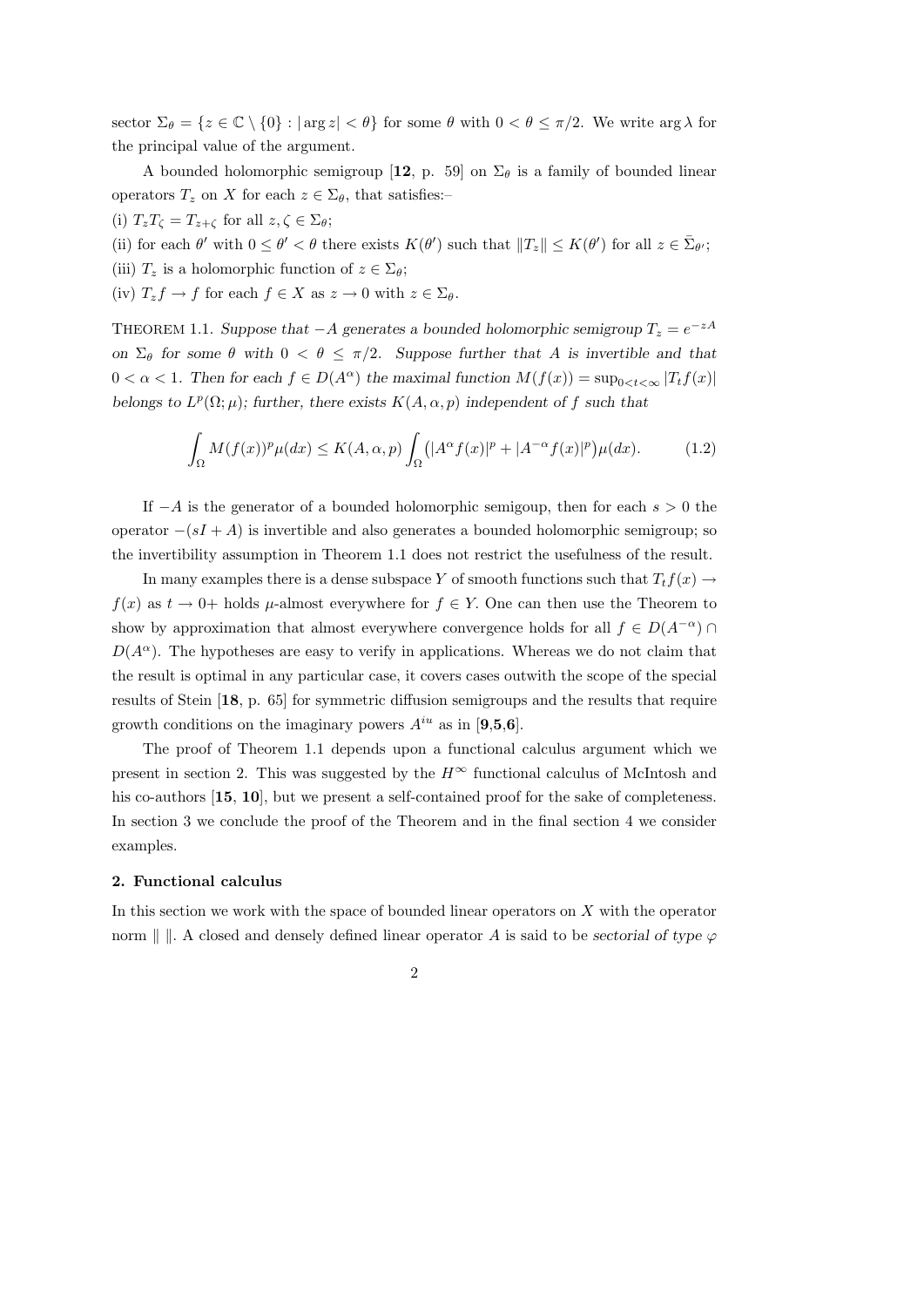if its spectrum is contained in  $\bar{\Sigma}_{\varphi}$  for some  $\varphi \in (0, \pi)$  and for each  $\omega \in (\varphi, \pi)$  there exists  $\kappa(\omega)$  such that  $\|\lambda(\lambda I - A)^{-1}\| \leq \kappa(\omega)$  holds for all  $\lambda \in \mathbb{C} \setminus \bar{\Sigma}_{\omega}$ ; see [10].

For the remainder of this section, we suppose that A is as in Theorem 1.1. By  $[12, p.$  $2|A$  is densely defined and closed. We recall from [13, p.44] that, for a Banach space Y, a function  $G : \mathbb{R} \to Y$  is Bochner–Lebesgue integrable if G is strongly measurable and if  $\|G(x)\|_Y$  is integrable.

LEMMA 2.1. Let  $0 < \theta' < \theta$  and let  $\pi/2 - \theta' < \omega < \pi/2$ .

(i) Then A is sectorial of type  $\pi/2 - \theta'$ ; so that, each  $\lambda \neq 0$  with  $|\arg \lambda| \geq \omega$  lies in the resolvent set of A and satisfies

$$
\left\|\lambda(\lambda I - A)^{-1}\right\| \le K(\theta')\operatorname{cosec}(\omega + \theta' - \pi/2). \tag{2.1}
$$

(ii) Similarly the Yosida approximants  $A_s = (sI + A)^{-1} sA$  where  $s > 0$  are sectorial of type  $\pi/2 - \theta'$ ; so that,

$$
\|\lambda(\lambda I - A_s)^{-1}\| \le (\csc \omega/2) \left(1 + K(\theta') \csc (\omega + \theta' - \pi/2)\right) \tag{2.2}
$$

holds for each  $\lambda \neq 0$  such that  $|\arg \lambda| \geq \omega$ .

Proof. (i) A standard estimate on the resolvent: one turns the line of integration in the Bochner–Lebesgue integral [12, p. 61]

$$
\lambda(\lambda I - A)^{-1}f = -\int_0^\infty \lambda e^{z\lambda - zA} f dz \qquad (f \in X)
$$
 (2.3)

so that  $\pi > |\arg \lambda + \arg z| \geq \omega + \theta' > \pi/2$  and then one bounds the integral using the triangle inequality.

(ii) By (i),  $-s$  lies in the resolvent of A for each  $s > 0$  and one can check that  $A_s$  is a bounded linear operator which satisfies

$$
\lambda(\lambda I - A_s)^{-1} = \frac{\lambda}{\lambda - s} + \frac{s}{s - \lambda} \frac{\lambda s}{s - \lambda} \left(\frac{\lambda s}{s - \lambda} I - A\right)^{-1}.
$$
 (2.4)

The linear fractional transformation  $\varphi(\lambda) = \lambda s/(s - \lambda)$  takes  $\{\lambda \neq 0 : |\arg \lambda| \geq \omega\}$  into itself and by (2.4) we have

$$
\left\|\lambda(\lambda I - A_s)^{-1}\right\| \le \left|\frac{\lambda}{\lambda - s}\right| + \frac{s}{|\lambda - s|} \|\varphi(\lambda)(\varphi(\lambda)I - A)^{-1}\|,
$$
\n(2.5)

and the stated result follows from (2.1) since  $|\lambda - s| \geq (\sin \omega/2)(|\lambda| + s)$ .

3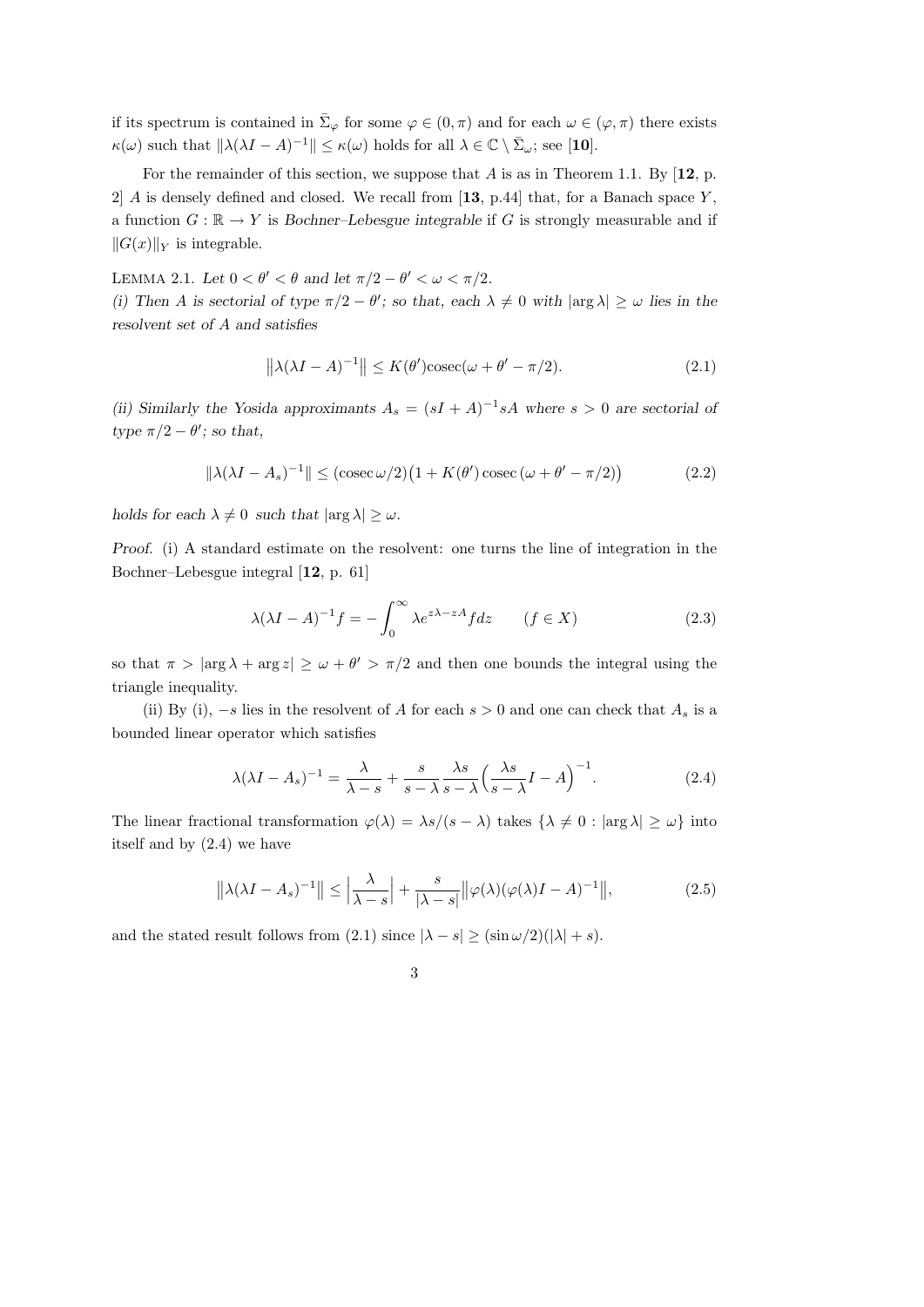For  $0 < \alpha < 1$  we can define

$$
A^{-\alpha}f = \frac{\sin \pi \alpha}{\pi} \int_0^\infty t^{-\alpha} (tI + A)^{-1} f dt \qquad (f \in X)
$$
 (2.6)

and

$$
A^{\alpha} f = \frac{\sin \pi \alpha}{\pi} \int_0^{\infty} t^{\alpha - 1} A(tI + A)^{-1} f dt \qquad (f \in D(A)).
$$
 (2.7)

One can easily check that these integrals converge in the sense of Bochner–Lebesgue on the stated linear subspaces as a consequence of Lemma 2.1.

We define the fractional power  $z^{\alpha} = \exp(\alpha \log |z| + i\alpha \arg z)$ . Then for  $u \in \mathbb{R} \setminus \{0\}$  we introduce the functions

$$
\Phi_u(z) = \frac{z^{1-\alpha}}{u^2 + z^2} \quad \text{and} \quad \Psi_u(z) = \frac{z^{1+\alpha}}{u^2 + z^2}, \tag{2.8}
$$

which are holomorphic on  $\{z : \Re z > 0\}$ . The curve  $\gamma$  with parametric form

$$
\gamma(t) = -te^{-i\omega}, \qquad -\infty < t < 0;
$$
  
\n
$$
te^{i\omega}, \qquad 0 < t < \infty
$$
\n(2.9)

lies in the resolvent set of A by Lemma 2.1.

LEMMA 2.2. Let

$$
K_1 = 2^{-1}K(\theta')\csc(\omega + \theta' - \pi/2)\csc\omega \sec(\pi\alpha/2),
$$
\n
$$
K_2 = 2^{-1}(1 + K(\theta')\csc(\omega + \theta' - \pi/2))\csc\omega/2\csc\omega \sec(\pi\alpha/2).
$$
\n(2.10)

(i) Then the Bochner–Lebesgue integral

$$
\Phi_u(A) = \frac{1}{2\pi i} \int_{\gamma} \Phi_u(z)(zI - A)^{-1} dz \tag{2.11}
$$

defines a bounded linear operator on X such that

$$
\|\Phi_u(A)\| \le K_1 |u|^{-1-\alpha} \qquad (u \in \mathbb{R} \setminus \{0\}).
$$
 (2.12)

Likewise  $\Phi_u(A_s)$  may be defined by such an integral to give a bounded linear operator such that  $\|\Phi_u(A_s)\| \le K_2|u|^{-1-\alpha}$  for all  $u \in \mathbb{R} \setminus \{0\}.$ 

(ii) Similarly the Bochner–Lebesgue integral

$$
\Psi_u(A) = \frac{1}{2\pi i} \int_{\gamma} \Psi_u(z)(zI - A)^{-1} dz
$$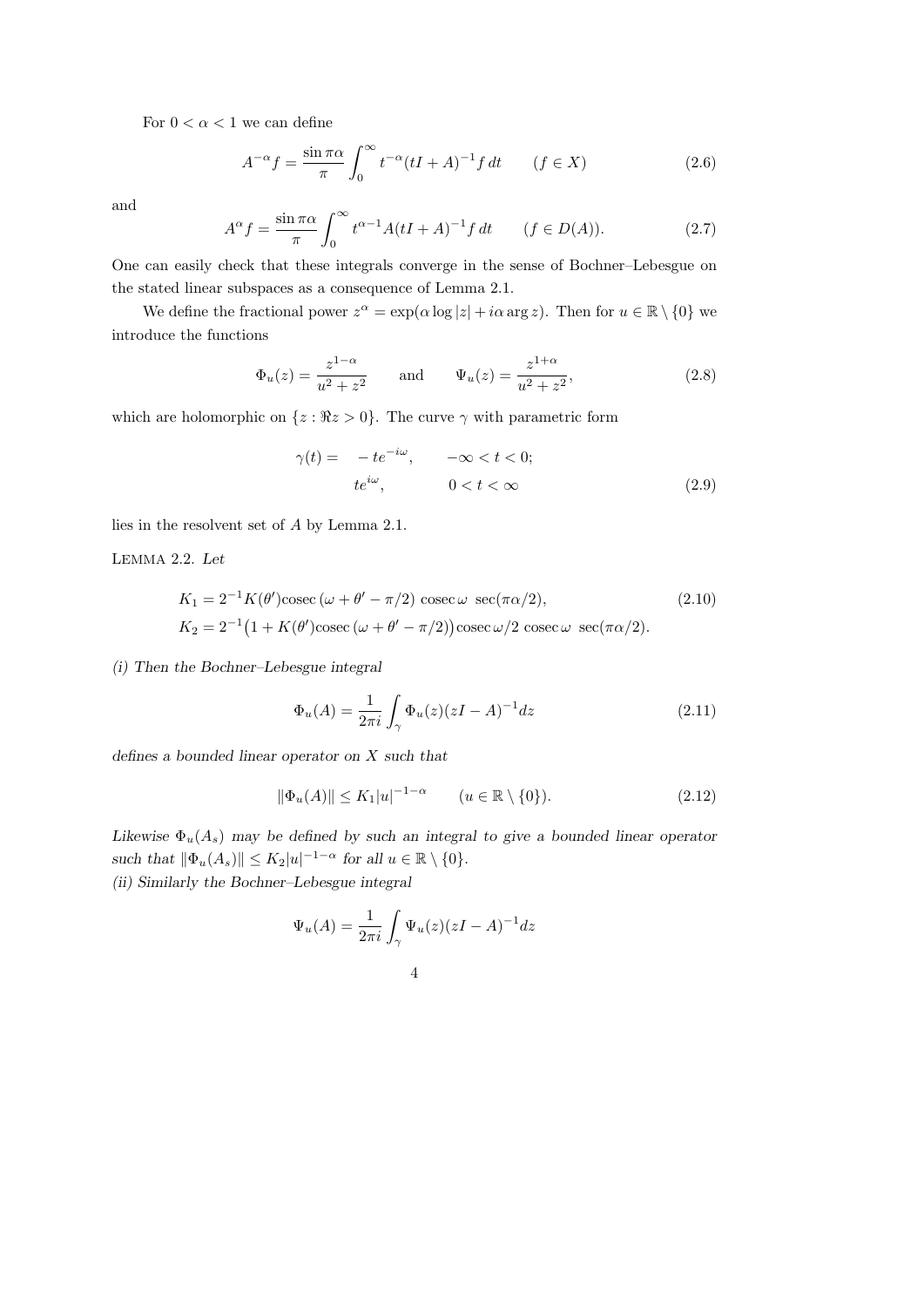defines a bounded linear operator on X such that

$$
\|\Psi_u(A)\| \le K_1 |u|^{-1+\alpha} \qquad (u \in \mathbb{R} \setminus \{0\}).\tag{2.13}
$$

Likewise  $\Psi_u(A_s)$  may be defined by such an integral to give a bounded linear operator such that  $\|\Psi_u(A_s)\| \le K_2|u|^{-1+\alpha}$  for all  $u \in \mathbb{R} \setminus \{0\}.$ 

(iii) The above definitions of  $\Phi_u(A_s)$  and  $\Psi_u(A_s)$  are consistent with the Riesz functional calculus for bounded operators.

(iv) For all  $f \in X$ ,

$$
\Phi_u(A_s)f \to \Phi_u(A)f
$$
 and  $\Psi_u(A_s)f \to \Psi_u(A)f$  as  $s \to \infty$ .

Proof. (i) We shall verify that the integral is absolutely convergent. The integrand is continuous in  $B(X)$ , hence is measurable in the sense of Bochner, and by the triangle inequality we have

$$
\left\| \frac{1}{2\pi i} \int_{\gamma} \frac{z^{1-\alpha}}{u^2 + z^2} (zI - A)^{-1} dz \right\| \le \frac{1}{2\pi} \int_0^{\infty} \frac{t^{1-\alpha}}{|t^2 e^{2i\omega} + u^2|} \left( \| (te^{i\omega}I - A)^{-1} \| + \| (te^{-i\omega}I - A)^{-1} \| \right) dt,
$$
\n(2.14)

so we can use Lemma 2.1(i) and plane trigonometry to obtain

$$
\leq \frac{K(\theta')}{\pi}\csc(\theta' + \omega - \pi/2) \csc \omega \int_0^\infty \frac{t^{1-\alpha}}{u^2 + t^2} \frac{dt}{t}.
$$

The latest expression involves a beta integral and reduces to

$$
\frac{K(\theta')}{2\pi}\csc(\theta' + \omega - \pi/2)\csc\omega \Gamma\left(\frac{1+\alpha}{2}\right)\Gamma\left(\frac{1-\alpha}{2}\right)u^{-1-\alpha}.\tag{2.15}
$$

The bound  $(2.12)$  follows directly when we compare  $(2.15)$  with  $(2.10)$ . The proof of the bound on  $\Phi_u(A_s)$  is similar, except that one uses Lemma 2.1(ii) to bound the resolvents.

(ii) This is similar to (i).

(iii) The spectrum of  $A_s$ , denoted  $\sigma(A_s)$ , is contained in  $\Sigma_\omega$  by Lemma 2.1(ii). We shall prove that  $\Phi_u(A_s)$ , defined as in (2.11), equals the operator  $A_s^{1-\alpha}(u^2I + A_s^2)^{-1}$  as defined by the Riesz functional calculus. The Riesz functional calculus for bounded operators is essentially unique as a consequence of Runge's theorem.

Now  $A_s$  is a bounded linear operator with  $||A_s|| \leq s(1 + K(0))$ . For small  $\delta > 0$  and  $R > (1 + K(0))s$ , we introduce the simple contour  $\gamma(\delta, R)$  that consists of the circular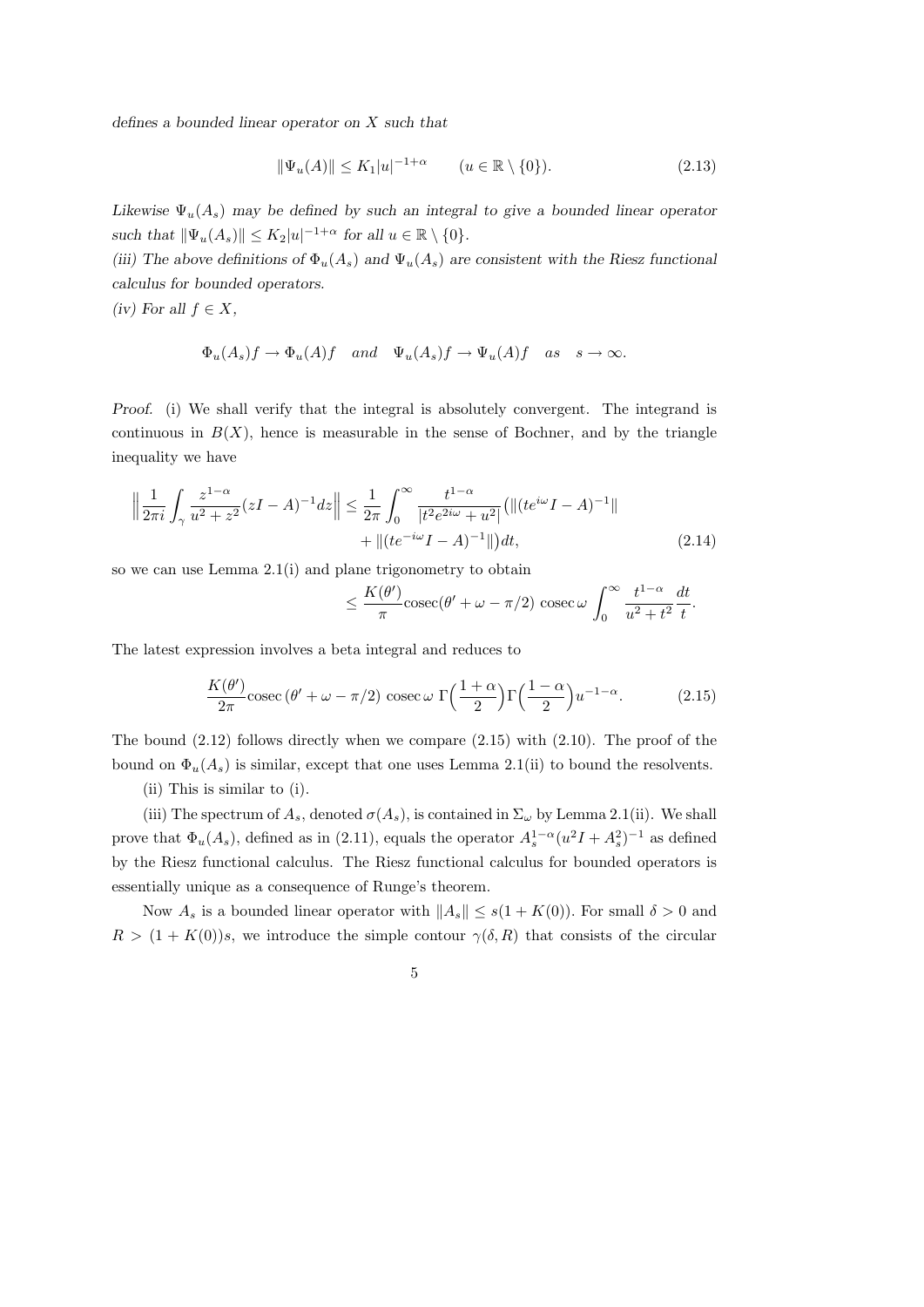arcs  $\{\delta e^{i\psi}: \omega \leq \psi \leq 2\pi - \omega\}$  and  $\{Re^{i\psi}: -\omega \leq \psi \leq \omega\}$  connected by the intervals  $[\delta e^{-i\omega}, Re^{-i\omega}]$  and  $[Re^{i\omega}, \delta e^{i\omega}]$ . This contour winds round  $\sigma(A_s)$ ; hence

$$
A_s^{1-\alpha}(u^2I + A_s^2)^{-1} = \frac{1}{2\pi i} \int_{\gamma(\delta,R)} \Phi_u(z)(zI - A_s)^{-1} dz
$$
 (2.16)

holds by the Riesz functional calculus. Using simple estimates, one can let  $\delta \to 0^+$  and  $R \to \infty$  to replace  $\gamma(\delta, R)$  by  $\gamma$  in (2.16), so we deduce that

$$
\Phi_u(A_s) = \frac{1}{2\pi i} \int_{\gamma} \Phi_u(z) (zI - A_s)^{-1} dz = A_s^{1-\alpha} (u^2I + A_s^2)^{-1}.
$$
 (2.17)

(iv) We shall now prove that  $\Phi_u(A_s)$  converges strongly to the operator  $\Phi_u(A)$  as  $s \to \infty$ ; the case of  $\Psi_u$  is similar. The Yosida approximants  $A_s$  satisfy  $||A_s f|| \leq K(0) ||Af||$ for all  $s > 0$ , and  $A_s f \to Af$  as  $s \to \infty$  for  $f \in D(A)$  since  $s(sI + A)^{-1} \to I$  strongly as  $s \to \infty$  by Lemma 2.1(ii) and the density of  $D(A)$ .

Since  $D(A)$  is a dense linear subspace, and  $\Phi_u(A_s)$   $(s > 0)$  are uniformly bounded as in (i), it now suffices to show that  $\Phi_u(A_s)f \to \Phi_u(A)f$  as  $s \to \infty$  for  $f \in D(A)$ . By (2.2), we can take the limit of  $(2.17)$  and deduce from the dominated convergence theorem  $[13,$ p.45] that  $\Phi_u(A_s)f \to \Phi_u(A)f$  as  $s \to \infty$ . One can deal with  $\Psi_u$  similarly.

REMARK. Lemma 2.2(iv) justifies the formula (2.11) as a means of defining  $A^{1-\alpha}(u^2I + A^2)^{-1}.$ 

### 3. Proof of the maximal theorem

PROPOSITION 3.1. Let  $A$ ,  $\alpha$  and  $f$  be as in Theorem 1.1. Then

$$
e^{-tA}f = \frac{1}{\pi} \int_{-1}^{1} e^{itu} \Psi_u(A) A^{-\alpha} f du + \frac{1}{\pi} \Bigl( \int_{-\infty}^{-1} + \int_{1}^{\infty} \Bigr) e^{itu} \Phi_u(A) A^{\alpha} f du \qquad (3.1)
$$

holds, where the integrals converge in X in the sense of Bochner–Lebesgue.

Proof. We begin by proving a version of (3.1) for  $A_s$ . For  $R > s(1 + K(0))$  we let  $\Gamma_R$  be the semicircular contour  $[-R, R] \oplus S_R$ , where  $S_R$  is the semicircular arc with centre 0 that goes from R to  $-R$  in the upper half-plane. Since  $\Gamma_R$  winds round  $\sigma(iA_s)$ , but does not wind round any point in  $\sigma(-iA_s)$ , we have by the Riesz functional calculus

$$
e^{-tA_s}f = \frac{1}{2\pi i} \int_{\Gamma_R} e^{itu} \left( (uI - iA_s)^{-1} - (uI + iA_s)^{-1} \right) f \, du \qquad (f \in X). \tag{3.2}
$$

For  $t > 0$ , we can let  $R \to \infty$  and use Jordan's lemma to deduce that

$$
e^{-tA_s}f = \frac{1}{\pi} \int_{-\infty}^{\infty} e^{itu} (u^2 I + A_s^2)^{-1} A_s f du \qquad (f \in X),
$$
 (3.3)

6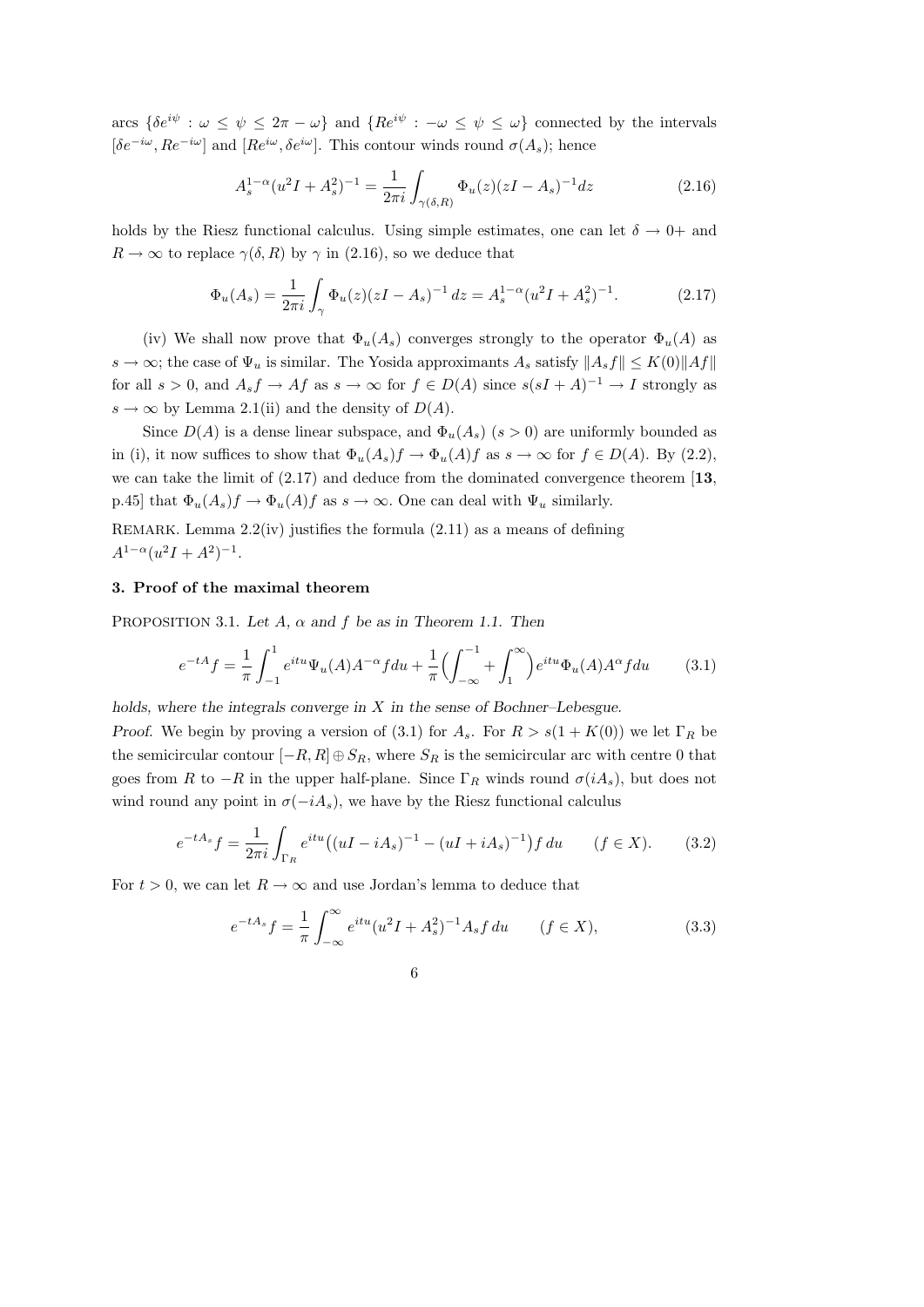and hence

$$
e^{-tA_s}f = \frac{1}{\pi} \int_{-1}^1 e^{itu} \Psi_u(A_s) A_s^{-\alpha} f du + \frac{1}{\pi} \Bigl( \int_{-\infty}^{-1} + \int_1^{\infty} \Bigr) e^{itu} \Phi_u(A_s) A_s^{\alpha} f du \tag{3.4}
$$

where the integrals are absolutely convergent in X.

Next we shall check that we can take limits of each term in (3.4) as  $s \to \infty$ , and thus deduce (3.1). One can use the identity

$$
(tI + A_s)^{-1} - \frac{s^2}{(s+t)^2}(tI + A)^{-1} = \frac{1}{s+t} + \frac{s}{(s+t)^2} \left(\frac{st}{s+t}\right) \left(\frac{st}{s+t}I + A\right)^{-1} t(tI + A)^{-1}
$$

and Lemma 2.1(i) to obtain

$$
\left\| (tI + A_s)^{-1} - \frac{s^2}{(s+t)^2} (tI + A)^{-1} \right\| \le \frac{1}{s+t} + \frac{s}{(s+t)^2} K(0)^2 \qquad (s, t > 0). \tag{3.5}
$$

As a consequence of this bound, it follows from (2.7) and the dominated convergence theorem that  $A_s^{\alpha} f \to A^{\alpha} f$  as  $s \to \infty$  for  $f \in D(A)$ ; see [13, p. 45]. Further, we have  $A_s^{\alpha} = (s(sI+A)^{-1})^{\alpha} A^{\alpha}$  and hence  $||A_s^{\alpha} f|| \le K_3 ||A^{\alpha} f||$  for all  $f \in D(A)$  and some constant K<sub>3</sub>. Now we can let  $s \to \infty$  and obtain the limits of the terms in the integrand of (3.4):

$$
(u^{2}I + A_{s}^{2})^{-1}A_{s}f = \Psi_{u}(A_{s})A_{s}^{-\alpha}f \to \Psi_{u}(A)A^{-\alpha}f \qquad (f \in D(A^{-1})), \tag{3.6}
$$

$$
(u^{2}I + A_{s}^{2})^{-1}A_{s}f = \Phi_{u}(A_{s})A_{s}^{\alpha}f \to \Phi_{u}(A)A^{\alpha}f \qquad (f \in D(A)).
$$
 (3.7)

The final step is to apply the dominated convergence theorem to (3.4) and thus deduce that (3.1) holds for  $f \in D(A) \cap D(A^{-1}) = D(A)$ . Let  $K_1$  be as in (2.10) and observe that

$$
\int_{-1}^{1} \|\Psi_u(A)\| \|A^{-\alpha}f\| du + \left(\int_{-\infty}^{-1} + \int_{1}^{\infty}\right) \|\Phi_u(A)\| \|A^{\alpha}f\| du
$$
  
\$\leq 2K\_1 \int\_{0}^{1} u^{\alpha-1} du \|A^{-\alpha}f\| + 2K\_1 \int\_{1}^{\infty} u^{-1-\alpha} du \|A^{\alpha}f\|.\$ (3.8)

Hence the right-hand side of (3.1) converges in X, for  $f \in D(A^{\alpha}) \cap D(A^{-\alpha}) = D(A^{\alpha})$ . The left-hand side of (3.4) converges to  $e^{-tA}f$  by [12, p. 80].

Conclusion of the proof of Theorem 1.1. For  $1 < p < \infty$ , let  $q = p/(p-1)$ . Now let  $L^q(\Omega,\mu;L^1((0,\infty),dt))$  (or briefly  $L^q(L^1)$ ) be the space of measurable real functions  $q(x, t)$  such that the norm

$$
||g||_{L^{q}(L^{1})} = \left\{ \int_{\Omega} \left( \int_{0}^{\infty} |g(x,t)| dt \right)^{q} \mu(dx) \right\}^{1/q}
$$
(3.9)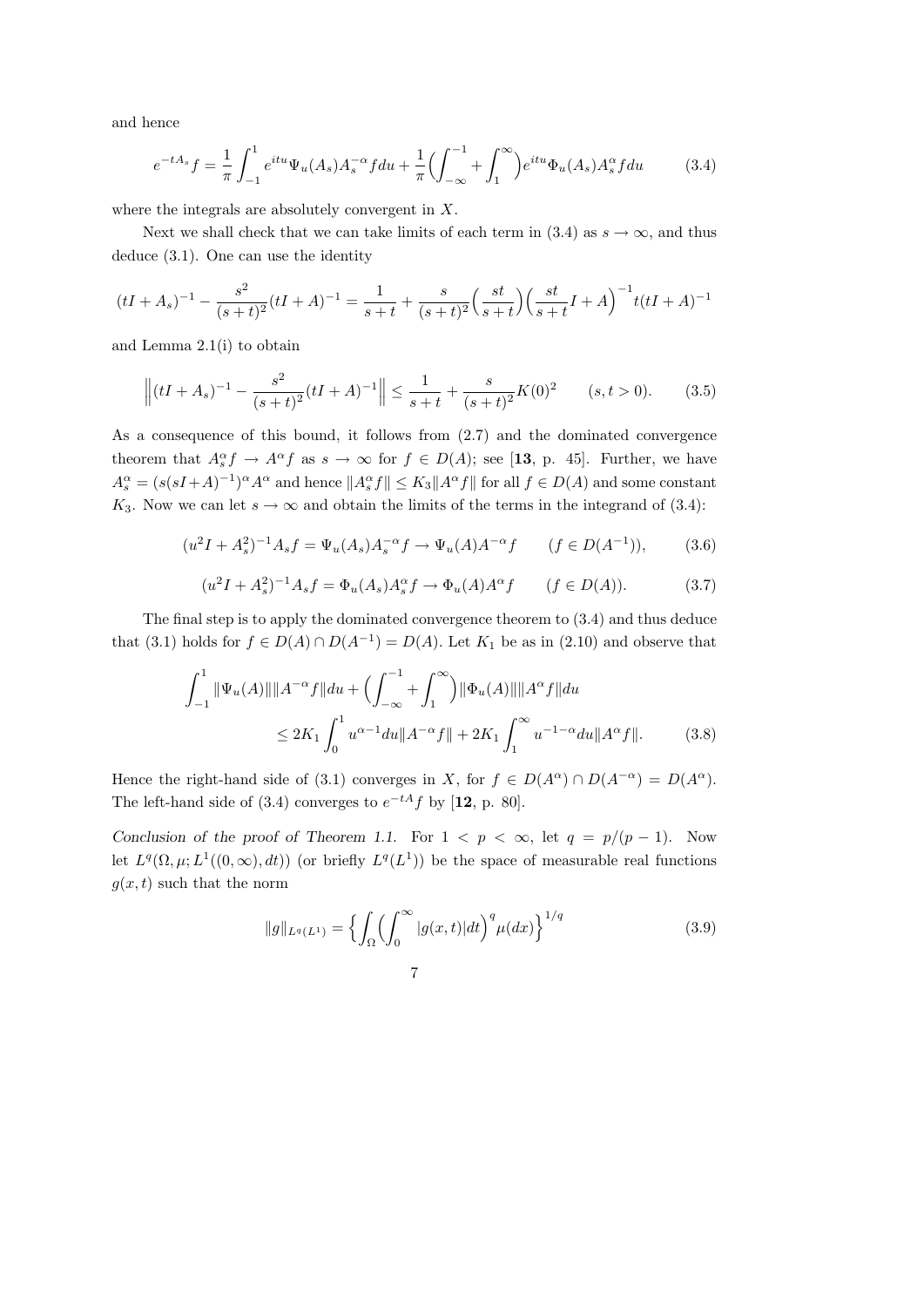is finite. Let  $L^p(\Omega,\mu;L^{\infty}((0,\infty),dt))$  be the space of equivalence classes of measurable real functions  $v(x, t)$  such that the norm

$$
||v||_{L^{p}(L^{\infty})} = \left\{ \int_{\Omega} \operatorname{ess} \sup_{t>0} |v(x,t)|^{p} \mu(dx) \right\}^{1/p}
$$
(3.10)

is finite. Then by [13, p.97]  $L^p(L^{\infty})$  is linearly isometrically isomorphic to a closed linear subspace of the dual of  $L^q(L^1)$ , and hence

$$
||v||_{L^p(L^\infty)} = \sup_g \left\{ \left| \int_{\Omega} \int_0^\infty v(x, t) g(x, t) \, dt \mu(dx) \right| : g \in L^q(L^1); ||g||_{L^q(L^1)} \le 1 \right\}.
$$
 (3.11)

We shall prove that, for f as in Theorem 1.1,  $v(x, t) = T_t f(x)$  defines a bounded linear functional on  $L^q(L^1)$ .

The preceding estimates justify the various applications of Fubini's Theorem in the following calculations, where we use  $(3.1)$  to write

$$
\int_{\Omega} \int_0^{\infty} g(x,t) T_t f(x) dt \,\mu(dx) = \frac{1}{\pi} \int_{-1}^1 \int_{\Omega} \left( \int_0^{\infty} g(x,t) e^{itu} dt \right) \Psi_u(A) A^{-\alpha} f(x) \mu(dx) \, du
$$

$$
+ \frac{1}{\pi} \left( \int_{-\infty}^{-1} + \int_1^{\infty} \right) \int_{\Omega} \left( \int_0^{\infty} g(x,t) e^{itu} dt \right) \Phi_u(A) A^{\alpha} f(x) \mu(dx) \, du. \tag{3.12}
$$

The modulus of the first term on the right-hand side of (3.12) is

$$
\leq \frac{1}{\pi} \int_{-1}^{1} \int_{\Omega} \left( \int_{0}^{\infty} |g(x,t)| dt \right) |\Psi_u(A)A^{-\alpha} f(x)| \mu(dx) du,
$$
\n(Hölder's inequality to the *u* integral to show this is

and we can apply Hölder's inequality to the  $\mu$ -integral to show this is

$$
\leq \frac{1}{\pi} \int_{-1}^{1} \|g\|_{L^{q}(L^{1})} \|\Psi_{u}(A)A^{-\alpha}f\|_{L^{p}} du.
$$

By Lemma  $2.2(ii)$ , we can conclude that the latest expression is

$$
\leq \frac{2K_1}{\pi} \|g\|_{L^q(L^1)} \|A^{-\alpha}f\|_{L^p} \int_0^1 u^{\alpha-1} du. \tag{3.14}
$$

One can deal with the other terms in (3.12) likewise, and obtain the bound

$$
\left| \int_{\Omega} \int_{0}^{\infty} g(x, t) T_{t} f(x) dt \, \mu(dx) \right| \leq \frac{2K_{1}}{\alpha \pi} \|g\|_{L^{q}(L^{1})} \left( \|A^{\alpha} f\|_{L^{p}} + \|A^{-\alpha} f\|_{L^{p}} \right). \tag{3.15}
$$

By the duality formula (3.11),  $\sup_{t>0} |T_t f(x)|$  belongs to  $L^p$  and its norm satisfies the stated inequality (1.2).

8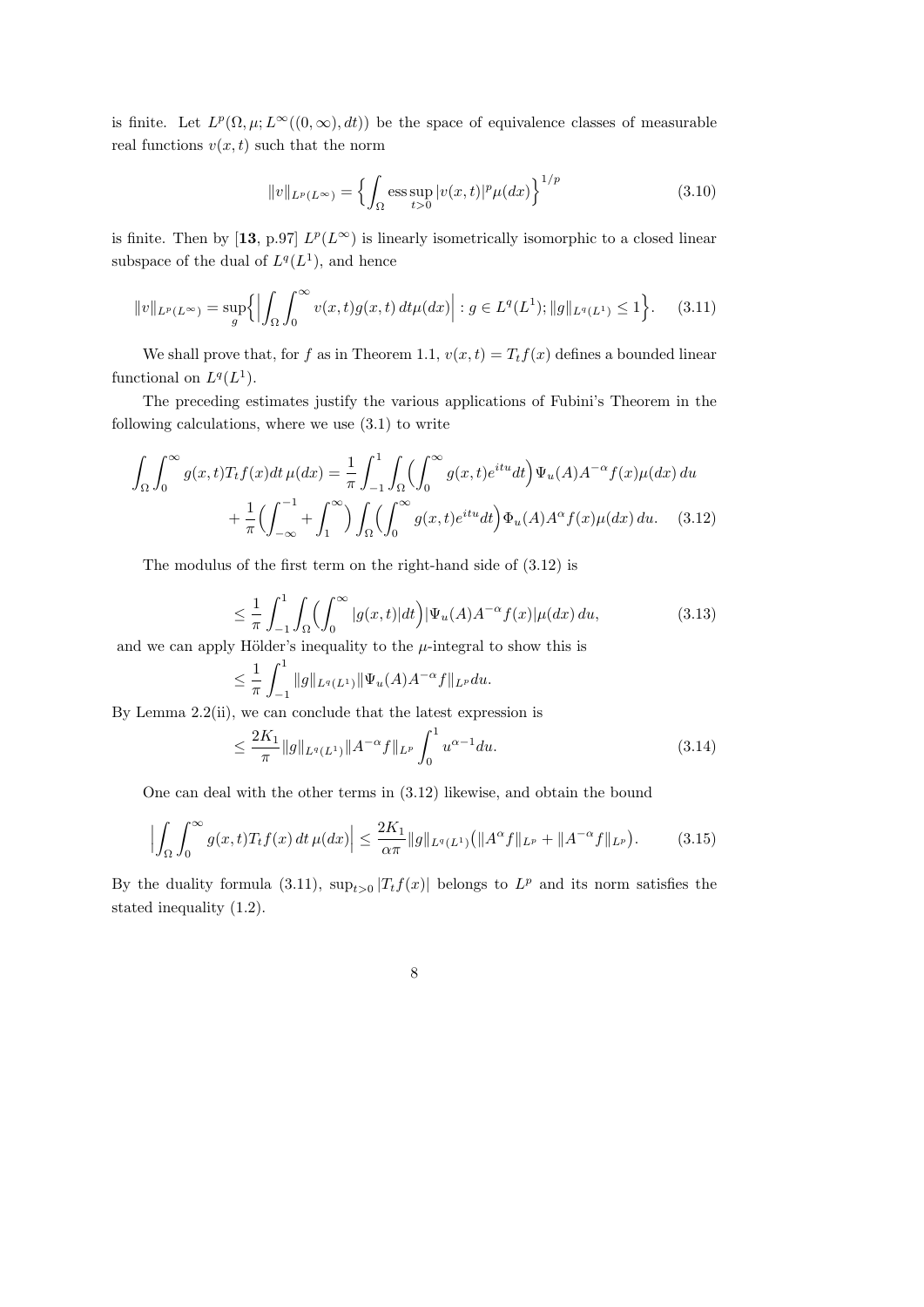# 4. Examples and bounded  $H^{\infty}$  functional calculus

In this section we consider which semigroups lie within the scope of Theorem 1.1.

1. When  $p = 2$  and X is a Hilbert space, there is a natural source of examples given by normal operators N that are densely defined and have spectrum in the sector  $\bar{\Sigma}_{\pi/2-\theta}$ . Then for any bounded and invertible linear operator S on X, the operator  $A = S^{-1}NS$ satisfies the hypotheses of Theorem 1.1. See also [8].

2. Let  $-A$  be the generator of a symmetric diffusion semigroup  $T_t$  on a probability space  $(\Omega, \mu)$  in the sense of Stein [18, p. 67] so that:–

(a)  $T_t$  ( $t > 0$ ) is a contraction semigroup on  $L^p(\Omega, \mu)$  for  $1 \le p \le \infty$ ;

(b)  $T_t$  ( $t \ge 0$ ) is a  $C_0$ -semigroup of self-adjoint contraction operators on  $L^2(\Omega, \mu)$ .

Then  $T_t$  is a  $C_0$ -semigroup on  $L^p$  for  $1 \leq p < \infty$  by [17, Theorem X.55], and a

weak-\* continuous semigroup on  $L^{\infty}$ ; the example of the Hermite semigroup shows that the semigroup of  $T_t : L^{\infty} \to L^{\infty}$  need not be strongly continuous at 0. Further,  $T_t$  extends to define a holomorphic semigroup  $T_z$  on  $L^p$  for  $1 < p < \infty$  and  $z \in \Sigma_{\theta}$  for

 $\theta < \pi(1-|(2-p)/p|)/2$ ; so that,  $T_z$  satisfies axioms (i), (iii) and (iv) of section 1. Moreover, the imaginary powers  $A^{-iu}$  generate a  $C_0$ -group on  $L^p(\Omega, \mu)$  for  $1 < p < \infty$  with  $||A^{iu}|| \le$  $C_p e^{\pi |u|/2}$  for all  $u \in \mathbb{R}$ .

For such semigroups the maximal operator is bounded  $L^p(\Omega,\mu) \to L^p(\Omega,\mu)$  for  $1 <$  $p < \infty$ . Stein's proof makes use of the spectral theorem for self-adjoint operators, and thus of axiom (b). Instead of self-adjointness, the maximal theorems of [1] are obtained by transference and involve a hypothesis similar to:  $f \geq 0 \Rightarrow T_t f \geq 0$ .

The prototypical example of a symmetric diffusion semigroup is the heat semigroup  $e^{-t\Delta}$  generated by the Laplace operator  $-\Delta = \sum_{j=1}^{n}$  $\partial^2$  $\frac{\partial^2}{\partial x_j^2}$  on  $\mathbb{R}^n$ ; even in this case the Schrödinger operator  $e^{it\Delta}$  is unbounded on  $L^p(\mathbb{R}^n, dx)$  for  $p \neq 2$  and  $t \neq 0$  by [16, p. 107]. For the Schrödinger group  $e^{it\Delta}$   $(t \in \mathbb{R})$  on  $L^2(\mathbb{R}, dx)$ , Carleson showed that the maximal operator is bounded  $D(\Delta^{\alpha}) \to L^2$  for  $\alpha = 1/8$ , and Dahlberg and Kenig proved that this exponent is optimal [7, 11].

3. Let  $H^{\infty}(\Sigma_{\phi})$  be the Banach algebra of bounded and holomorphic functions  $F : \Sigma_{\phi} \to \mathbb{C}$ with the supremum norm  $\| \ \|_{\infty}$ , and let  $H_0^{\infty}(\Sigma_{\phi})$  be the subalgebra of all F such that

 $|z|^{-s}(1+|z|)^{2s}|F(z)|$  is bounded on  $\Sigma_{\phi}$  for some  $s>0$ . We say that a sectorial operator A of type  $\omega < \phi$  admits a bounded  $H^{\infty}(\Sigma_{\phi})$  functional calculus if there exists a constant  $\kappa$  such that

$$
F(A) = \frac{1}{2\pi i} \int_{\gamma} F(z)(zI - A)^{-1} dz \qquad (F \in H_0^{\infty}(\Sigma_{\phi})) \tag{4.1}
$$

9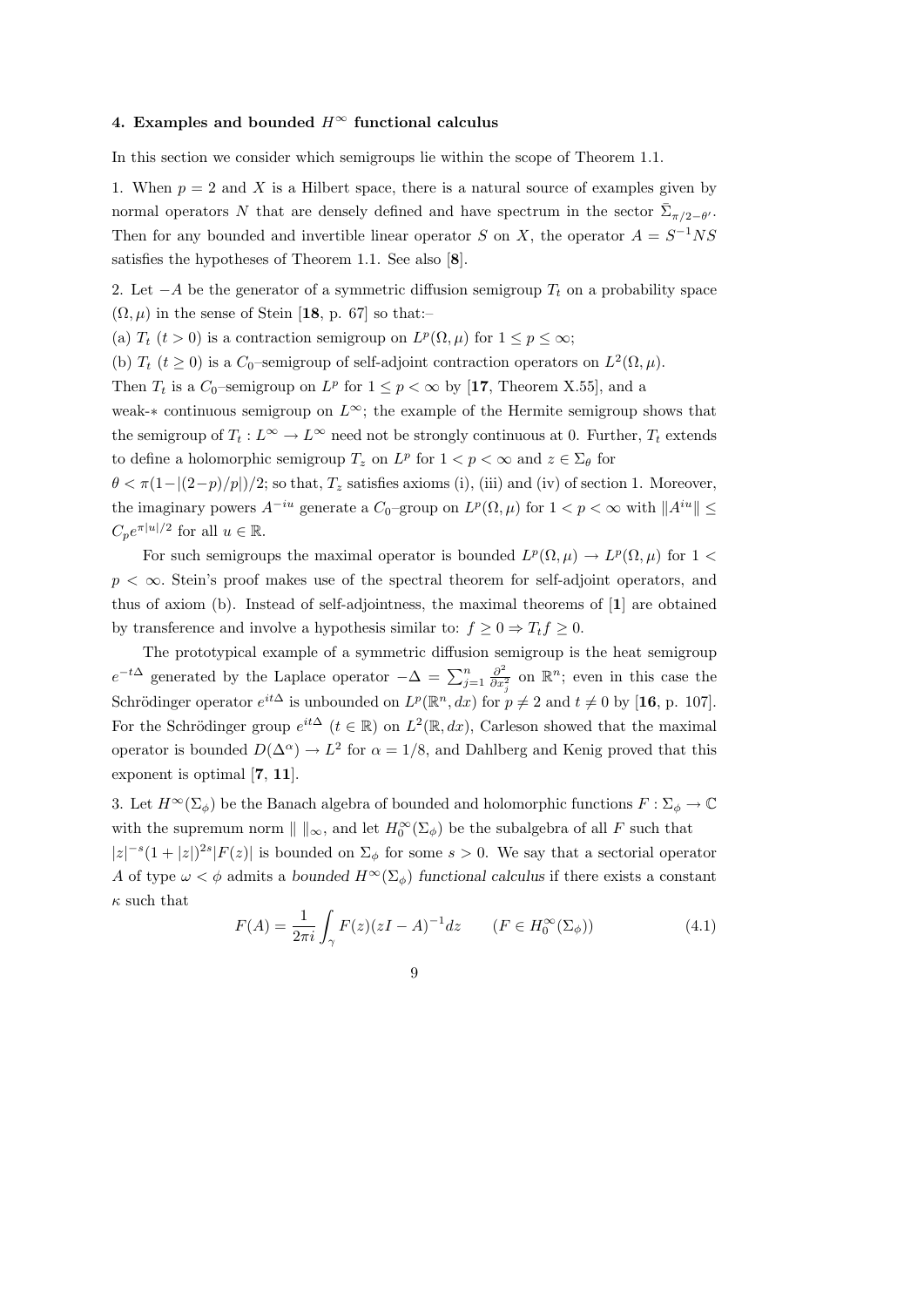defines a bounded linear operator on X with  $||F(A)|| \leq \kappa ||F||_{\infty}$  and the functional calculus map  $F \mapsto F(A)$  extends to define a bounded homomorphism  $H^{\infty}(\Sigma_{\phi}) \to B(X)$ . See [10].

If A has a bounded  $H^{\infty}(\Sigma_{\phi})$  functional calculus for some  $\phi$  such that  $0 < \phi < \pi/2$ , then the imaginary powers  $A^{iu}$  form a  $C_0$ -group with  $||A^{iu}|| \leq \kappa e^{|u| \phi}$ . In this case the maximal function  $M(f)$  belongs to  $L^p$  for each  $f \in D(\log A)$  by Theorem 3.1 of  $[6]$  – a significantly weaker hypothesis on  $f$  than that required by Theorem 1.1 above.

Unfortunately, it is a stringent condition for A to have a bounded  $H^{\infty}(\Sigma_{\phi})$  functional calculus with  $\phi < \pi/2$ ; Theorem 4.1 below gives a sufficient condition for an even stronger property to hold. Baillon and Clement have exhibited, for each  $0 < \omega < \pi$ , a sectorial operator A in Hilbert space of type  $\omega$  such that  $A^{it}$  is unbounded for each  $t \in \mathbb{R} \setminus \{0\}$ ; see [2, 15].

THEOREM 4.1. Let iA be the generator of a bounded  $C_0$ -group on a closed linear subspace X of  $L^p(\Omega,\mu)$  for some p such that  $1 < p < \infty$ . Suppose further that the spectrum of A is contained in  $[0,\infty)$ . Then A has a bounded  $H^{\infty}(\Sigma_{\phi})$  functional calculus for each  $\phi$  such that  $0 < \phi < \pi$ . Further,  $e^{-tA}$  and  $e^{-tA^2}$  define bounded holomorphic semigroups on  $\Sigma_{\theta}$ for all  $\theta$  such that  $0 < \theta < \pi/2$ .

Proof. Berkson, Gillespie and Muhly have shown by transference that A is associated with a resolution of the identity with respect to an increasing family  $E(s)$  ( $0 \leq s < \infty$ ) of uniformly bounded projections in  $B(X)$  that is strongly right-continuous and has strong left-hand limits; see [4]. Further there is an integral with respect to this spectral family, and a bounded functional calculus map which we now describe.

Let  $\Delta_k = [2^k, 2^{k+1}]$   $(k \in \mathbb{Z})$  be the standard dyadic decomposition of  $(0, \infty)$  and for a complex function  $F$  let

$$
\text{var}(F; \Delta_k) = \sup \left\{ \sum_{j=1}^{N-1} |F(s_{j+1}) - F(s_j)| : 2^k \le s_1 < \dots < s_N \le 2^{k+1} \right\} \tag{4.2}
$$

be the total variation of F over  $\Delta_k$ . Then the Marcinkiewicz 1-multipliers are the functions  $F$  such that the norm

$$
||F||_{\mathbb{M}^{1}(0,\infty)} = \sup_{s>0} |F(s)| + \sup_{k \in \mathbb{Z}} \text{var}(F;\Delta_{k})
$$
\n(4.3)

is finite. By Theorem 1.2 of [3] there is a bounded functional calculus map  $\mathbb{M}^1(0,\infty) \to$  $B(X):$ 

$$
F \mapsto F(A) = \int_0^\infty F(s)E(ds). \tag{4.4}
$$

10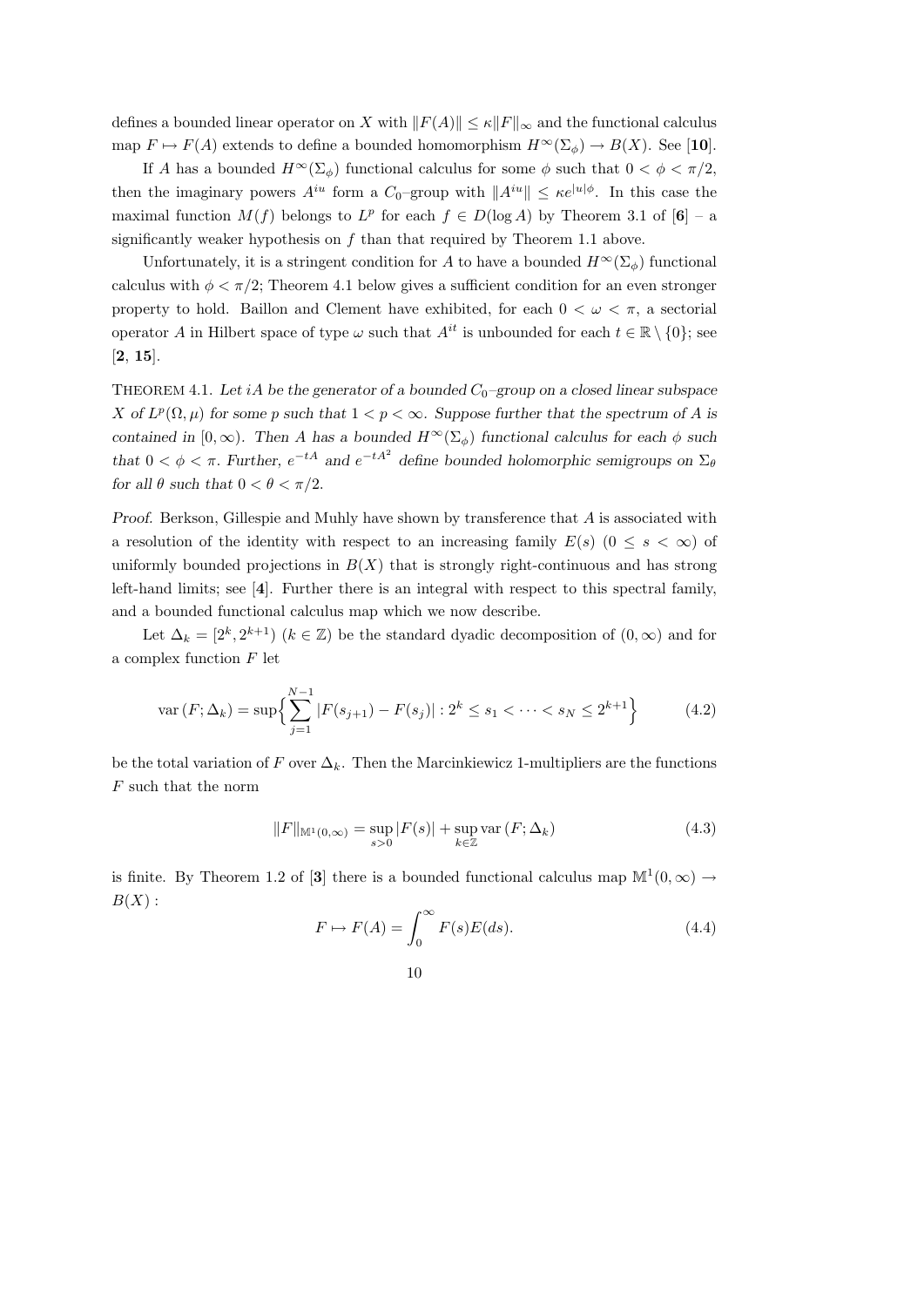If F is bounded and holomorphic in a sector  $\Sigma_{\phi}$  for some  $\phi \leq \pi/2$ , then  $x|F'(x)| \leq$  $||F||_{\infty}$ cosec  $\phi$  holds for  $x > 0$  by the Cauchy integral formula, and hence the restriction of F to  $(0, \infty)$  belongs to  $\mathbb{M}^1(0, \infty)$ . We deduce that  $||F(A)|| \leq \kappa(A, \phi)||F||_{\infty}$  for some  $\kappa(A, \phi)$  which is independent of F; hence A has a bounded  $H^{\infty}(\Sigma_{\phi})$  functional calculus.

When t lies in the open right half-plane, the functions  $F(x) = e^{-tx}$  and  $G(x) = e^{-tx^2}$ have total variation on  $(0, \infty)$  less than or equal to  $|t|/\Re t$ ; hence the uniform bounds

$$
\|e^{-tA}\| \le \kappa(A,\theta), \quad \|e^{-tA^2}\| \le \kappa(A,\theta) \qquad (t \in \Sigma_{\theta}) \tag{4.5}
$$

hold for  $\theta < \pi/2$ .

4. Theorem 4.1 applies to the Poisson and heat semigroups on  $L^p(\mathbb{R})$   $(1 < p < \infty)$ , since we can take for A the operator that is determined by the Fourier multiplier  $\widehat{(Af)}(\xi) = |\xi|\hat{f}(\xi)$ for  $f \in C_c^{\infty}(\mathbb{R})$ . To see that this defines a  $C_0$ -group, we write

$$
e^{-iAt} = U_t P_+ + U_{-t} (I - P_+) \qquad (t \in \mathbb{R}), \tag{4.6}
$$

where  $U_t$  ( $t \in \mathbb{R}$ ) is the translation group  $U_t f(x) = f(x-t)$  and  $P_+$  is the Riesz projection onto the translation-invariant subspace  $\{f \in L^p(\mathbb{R}) : \hat{f}(\xi) = 0, \xi \leq 0\}$ . Since  $P_+$  is bounded on  $L^p$  for  $1 < p < \infty$ , [19, Chapter 2] one can now easily check that  $e^{iAt}$  is uniformly bounded and strongly continuous.

## Acknowledgements

GB acknowledges the hospitality of the University of New South Wales, where this work was carried out. The authors thank the referee for comments that improved the presentation of this paper.

# References

- 1. N. Asmar, E. Berkson, and T.A. Gillespie, Transference of strong type maximal inequalities by separation–preserving representations, Amer. J. Math. 113 (1991), 47–74.
- 2. J.-B. Baillon and P. Clement, Examples of unbounded imaginary powers of operators, J. Funct. Anal. 100 (1991), 419–434.
- 3. E. Berkson and T.A. Gillespie, The q-variation of functions and spectral integration of Fourier multipliers, Duke Math. J. 88 (1997), 103–132.
- 4. E. Berkson, T.A. Gillespie, and P.S. Muhly, Abstract spectral decompositions guaranteed by the Hilbert transform, Proc. London Math. Soc. (3) 53 (1986), 489–517.
- 5. G. Blower, Maximal functions and transference for groups of operators, Proc.